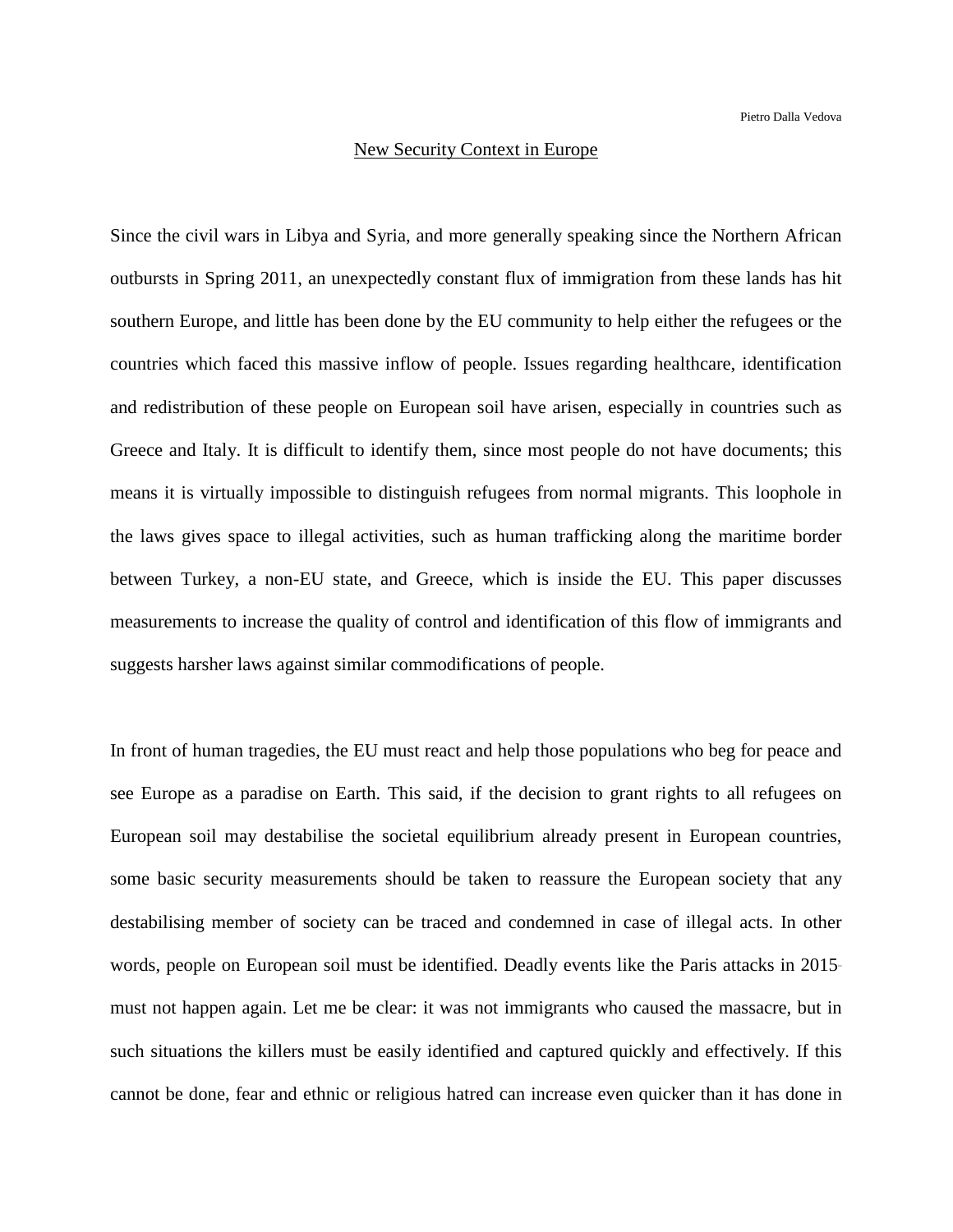the past years. If a portion of the population is invisible to the government and laws, anarchy amongst them would enhance illegal activity and widespread chaos and insecurity in governmental institutions. If instead the killers can be traced easily, the population feels protected and less threatened.

Hatred and fear have been evident in more than one episode since 2011 inside the EU. In 2015 Hungary raised a wall- along the border with Serbia and promoted anti-migrant laws; the move was strongly criticised but still today one of the most common migrant routes, the one which passed through Hungary, is blocked by barbed wire. Similarly some EU leaders have come to consider the suspension of the Schengen Treaty, because of fear of unidentified people freely roaming through their territory-.

Identification, and correct identification can be positive for migrants too. In case these people had relatives already in the EU, in case they wanted a passport, a legal job and basic humanitarian help, the process of correctly identifying refugees and other migrants could be fundamental to secure integration and respect of cultures inside the European Union.

A first step would be to reach an agreement with Turkey on greater controls of their coastline facing Greece. Since the Island of Lesbos, in Greek territory, is just a few miles from Turkey, often migrants illegally enter the EU on small boats from there. Maritime trafficking of people\_ is a highly profitable business, in great expansion between Turkey and Greece, and obviously illegal. NATO has recently deployed ships to stop irregular immigration- and capture smugglers along the maritime borders, hoping to stop this activity and to convince migrants that the legal route is better for everyone. But an actual EU-Turkey agreement would definitely improve the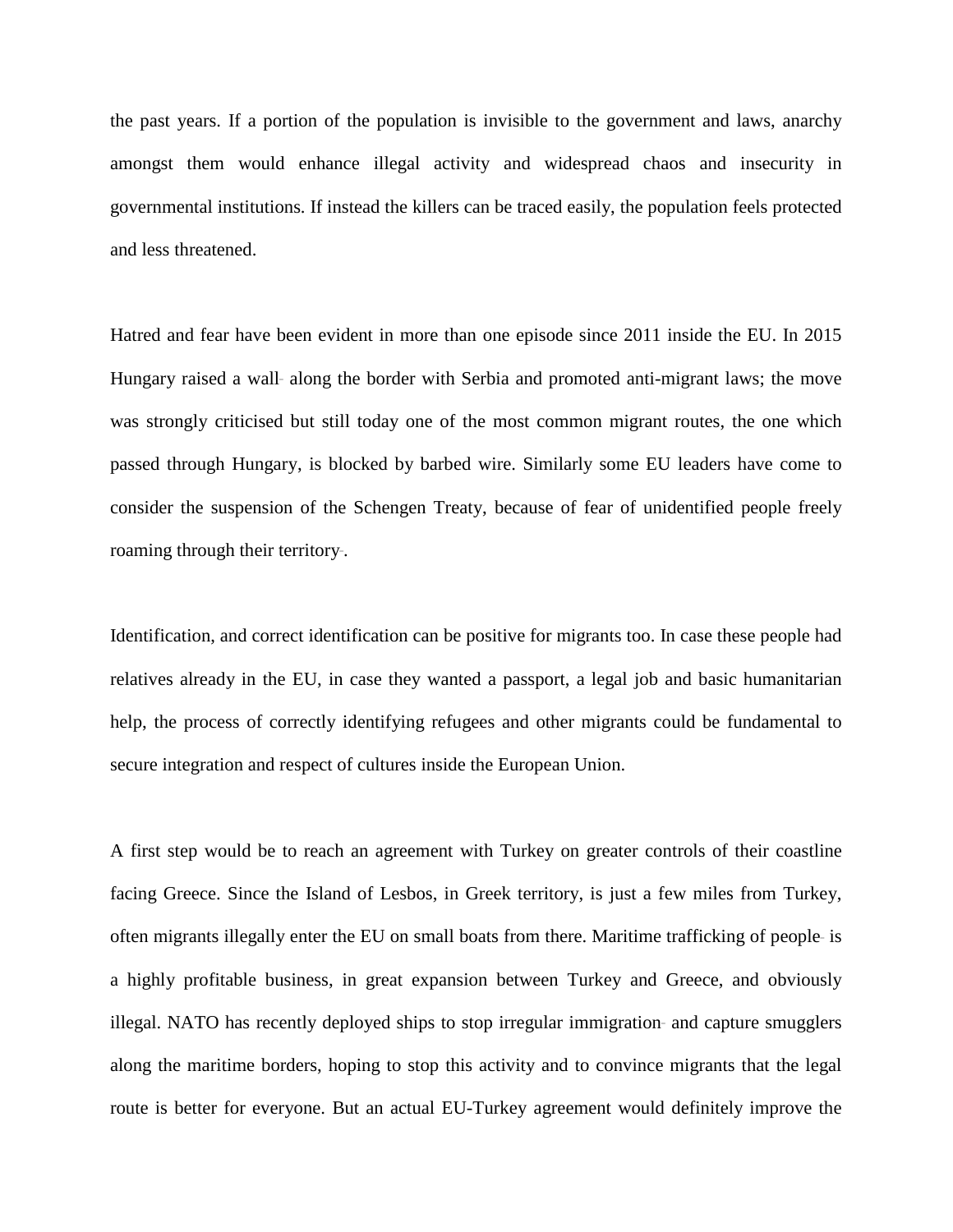management of this crisis. Only in 2016 so far, 75.000 migrants and refugees have reached Greece on boats, in precarious conditions, and above 400 have lost their life in this dangerous trip.

Turkey has strongly criticised the EU and its parliament for its incredibly slow answers and moves. The most recent data shows Turkey has taken 2.5 million Syrian refugees and is struggling to control their movements. This is why in the last meeting it was decided that the EU and Turkey will collaborate to stop people trafficking, and to return to Turkey illegal immigrants while redistributing into the EU legal refugees currently in Turkey. This 1-1 exchange of people definitely is not fair on those poor migrants or refugees who have spent a fortune to reach Greece's shores, but at least there is some control and identification in process. If migrants are not in need for international protection, there is indeed no reason for the EU to accept them and treat them as refugees, giving them protection.

One final point should be made on those states which have the greatest flux of migrants. What advantages do Greece and Italy have in running after these migrants and refugees to identify them? Most of them would not want to remain on their territory anyway. So if Greece and Italy decided it was not convenient for them to identify these people, the situation for the whole EU would be devastating. The enormous costs are barely covered by EU funding and Greek and Italian government face a huge humanitarian issue mostly on their own. Just letting refugees and migrants on their territory without identifying them would instead cost nothing at all. And indeed this did happen. As Italian newspaper *La Repubblica\_* reported, in 2014 out of 166.000 refugees who entered Italy, only 70.000 asked for asylum; the other 100.000 people officially do not exist, but are free to move in Europe.